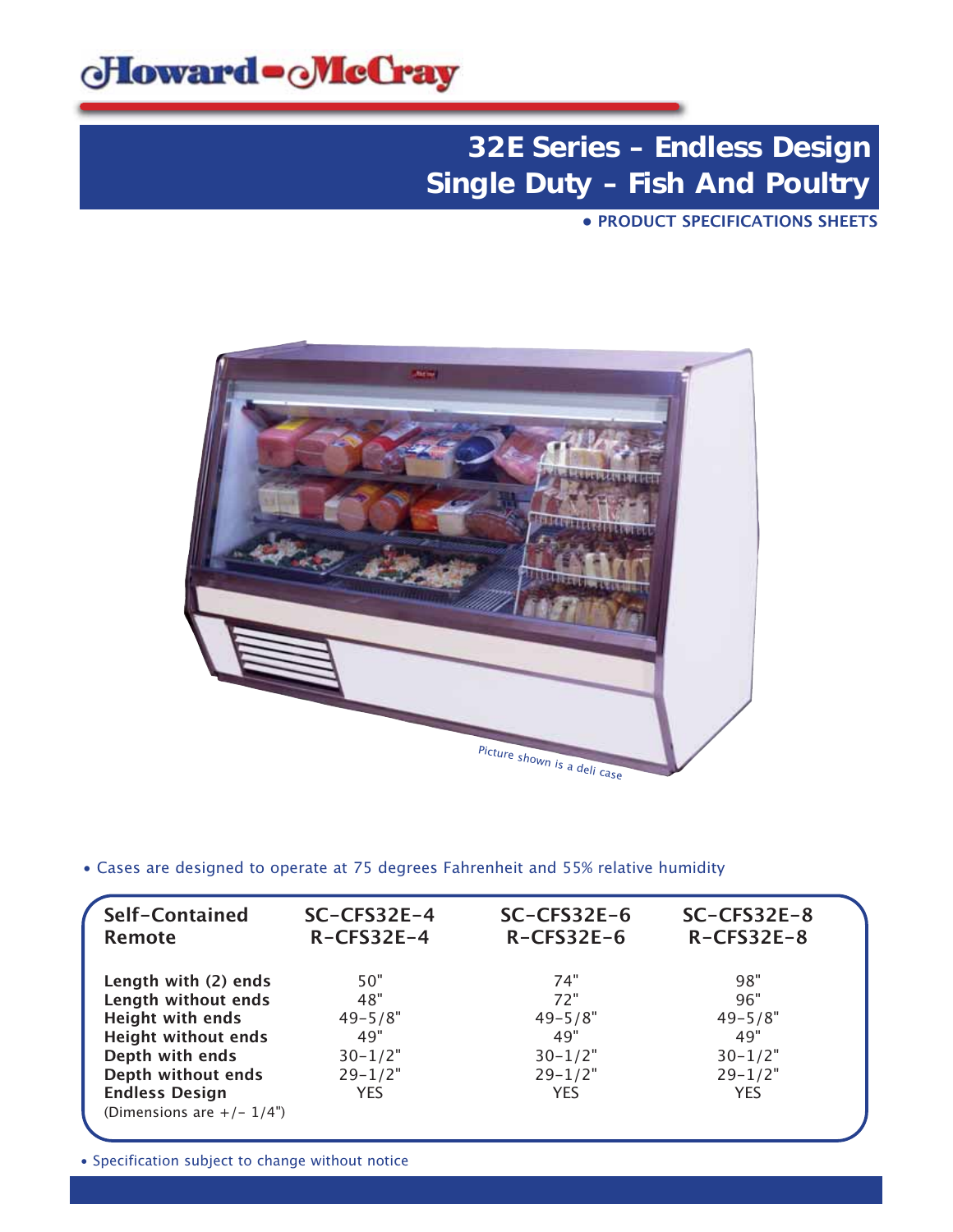## **Standard Specifications and Optional Features**

| <b>CONSTRUCTION</b><br>UL Classified to ANSI/NSF 7<br>Foamed in place CFC free foam<br>Triple pane insulated front glass-28"H<br>Heavy gauge steel super structure<br>Single duty display<br>Endless design allows for continuous line up<br>Drain is included for cleaning | <b>FINISHES</b><br>Satin finish extrusion on doors and door tracks<br>Designer white exterior front and ends<br>Stainless steel mirror trim<br>Stainless steel heavy gauge top - 20" W<br>Rear of unit is stainless steel brush finish at top<br>Bottom rear is designer white aluminum                                                     |
|-----------------------------------------------------------------------------------------------------------------------------------------------------------------------------------------------------------------------------------------------------------------------------|---------------------------------------------------------------------------------------------------------------------------------------------------------------------------------------------------------------------------------------------------------------------------------------------------------------------------------------------|
| <b>INTERIOR</b><br>Designer white ends<br>White aluminum floor-main deck area<br>Air insulated baffle (prevents moisture from<br>dripping into display area)<br>Stainless steel individual ice pans                                                                         | <b>REFRIGERATION</b><br>Copevap system (eliminates need for<br>condensate pan)<br>R134a expansion valve system<br>Gravity coil located at inside top of unit<br>Self contained system<br>Automatic defrost controlled by time clock-(self<br>contained units only)<br>Pressure control maintains constant temperatures<br>Remotes available |
| <b>EXTERIOR</b><br>Double pane rear removable doors<br>Newly designed rear compression door jamb<br>Removable front grille allows for cleaning<br>Removable rear grille for easy servicing<br>1" removable end panels                                                       | <b>LIGHTING</b><br>2 Rows of T12 lighting at top of unit                                                                                                                                                                                                                                                                                    |
| <b>ELECTRICAL REQUIREMENTS</b><br>115V/60Hz/1Ph<br>Unit must be hard wired<br>UL/CUL listed<br>115V-12AMP general purpose receptacle (wired<br>separately)                                                                                                                  | <b>Important Note: All refrigerated cases are</b><br>designed to operate in an environment of<br>75 degrees and 55% relative humidity.<br><b>Important Note: Product must be cooled</b><br>before being displayed within the case.<br><b>ICE REQUIRED</b> (32 lbs per foot)                                                                 |

#### OPTIONAL FEATURES

| Paint, laminate or stainless steel                        | Door locks            |
|-----------------------------------------------------------|-----------------------|
| Mirrored doors                                            | Digital thermometer   |
| Stainless steel mezzanine shelf<br>Front bumpers 1" or 3" | Pass thru front doors |
|                                                           |                       |



*A Division of HMC Enterprises LLC • 2501 Grant Avenue • Philadelphia, PA 19114 USA (215) 464-6800 • 1-800-344-8222 • Fax (215) 969-4890 • E-Mail: sales@howardmccray.com • www.howardmccray.com*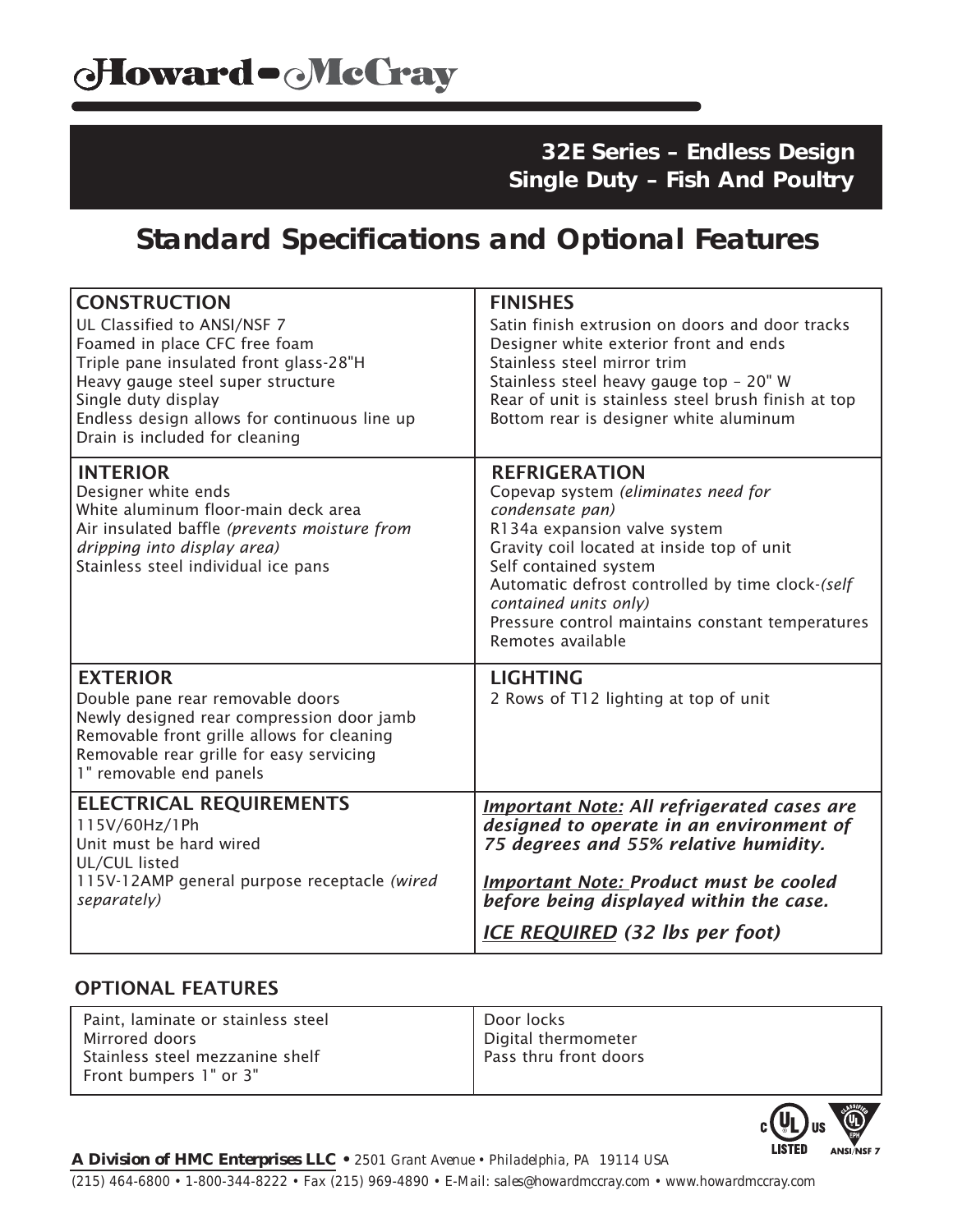## **Technical Data**

| Model #                                                                                                                                                                                                                                            | <b>Self contained</b>                                           | SC-CFS32E-4                                                                                                                                                  | SC-CFS32E-6                                                                                                                 | SC-CFS32E-8                                                                                                                              |
|----------------------------------------------------------------------------------------------------------------------------------------------------------------------------------------------------------------------------------------------------|-----------------------------------------------------------------|--------------------------------------------------------------------------------------------------------------------------------------------------------------|-----------------------------------------------------------------------------------------------------------------------------|------------------------------------------------------------------------------------------------------------------------------------------|
|                                                                                                                                                                                                                                                    | <b>Remote</b>                                                   | R-CFS32E-4                                                                                                                                                   | R-CFS32E-6                                                                                                                  | R-CFS32E-8                                                                                                                               |
| Length with (2) ends<br>Length without ends<br><b>Height with ends</b><br><b>Height without ends</b><br>Depth with ends<br>Depth without ends<br><b>Endless design</b><br>(Dimensions are $+/- 1/4$ ")                                             |                                                                 | 50"<br>48"<br>$49 - 5/8"$<br>49"<br>$30 - 1/2"$<br>$29 - 1/2"$<br><b>YES</b>                                                                                 | 74"<br>72"<br>$49 - 5/8"$<br>49"<br>$30 - 1/2"$<br>$29 - 1/2"$<br><b>YES</b>                                                | 98"<br>96"<br>$49 - 5/8"$<br>49"<br>$30 - 1/2"$<br>$29 - 1/2"$<br><b>YES</b>                                                             |
| <b>Operating temperature</b><br>Refrigerant (expansion valve)<br><b>Compressor size HP</b><br>Pressure control settings @<br>75°F, 55%RH                                                                                                           | Self contained<br>Self contained<br>$CUT IN$ 30<br>CUT OUT   15 | 38°F to 40°F<br><b>R34a</b><br>1/4                                                                                                                           | 38°F to 40°F<br>R134a<br>1/3<br>30<br>15                                                                                    | 38°F to 40°F<br>R134a<br>1/2<br>30<br>15                                                                                                 |
| Defrost per day (24 hours)<br>BTU's at +20°F Evap. Temp.<br><b>Voltage</b><br>Amperage<br>Amperage, lights only<br>Cord and plug                                                                                                                   | Air Defrost<br>Remote<br>Self contained<br>Remote               | 1 per day<br>820<br>115V<br>6.0A<br>0.8A<br><b>No</b>                                                                                                        | 1 per day<br>1230<br>115V<br>6.4A<br>1.6A<br><b>No</b>                                                                      | 1 per day<br>1640<br>115V<br>9.1A<br>1.6A<br><b>No</b>                                                                                   |
| <b>Exterior color</b><br>Interior color<br>Inside end panels<br><b>Floors</b><br># of top doors<br>Door size<br>$#$ of coils<br><b>Bottom storage</b><br><b>Front glass</b><br>Cubic capacity ( $ft3$ )<br><b>Mezzanine Shelf</b><br># of ice Pans |                                                                 | White<br><b>Stainless</b><br>White<br>White<br>$\overline{2}$<br>20-1/2"X23-1/2"<br>1<br>N <sub>o</sub><br>28"X46-11/16"<br>23<br>Optional<br>$\overline{2}$ | White<br><b>Stainless</b><br>White<br>White<br>2<br>31"X23-1/2"<br>N <sub>o</sub><br>28"X70-11/16"<br>34.5<br>Optional<br>3 | White<br><b>Stainless</b><br>White<br>White<br>4<br>20-1/2"X23-1/2"<br>$\mathbf{1}$<br><b>No</b><br>28"X94-11/16"<br>46<br>Optional<br>4 |

### SHIPPING INFORMATION

| Height              |                | 55"               | 55"                   | 55"                |
|---------------------|----------------|-------------------|-----------------------|--------------------|
| <b>Width</b>        |                | .44"              | 44"                   | 44"                |
| Depth               |                | 161"              | 87"                   | 15"                |
| <b>Gross weight</b> | Self contained | 470#              | 680#                  | 910#               |
|                     | Remote         | 430#              | 630#                  | 860#               |
| Cubic feet          |                | 85ft <sup>3</sup> | $122$ ft <sup>3</sup> | 161ft <sup>3</sup> |

• Cases are designed to operate at 75 degrees Fahrenheit and 55% relative humidity

• Cases are equipped with drains; check your local building codes for connection requirements.

• Specification subject to change without notice

*A Division of HMC Enterprises LLC • 2501 Grant Avenue • Philadelphia, PA 19114 USA (215) 464-6800 • 1-800-344-8222 • Fax (215) 969-4890 • E-Mail: sales@howardmccray.com • www.howardmccray.com*